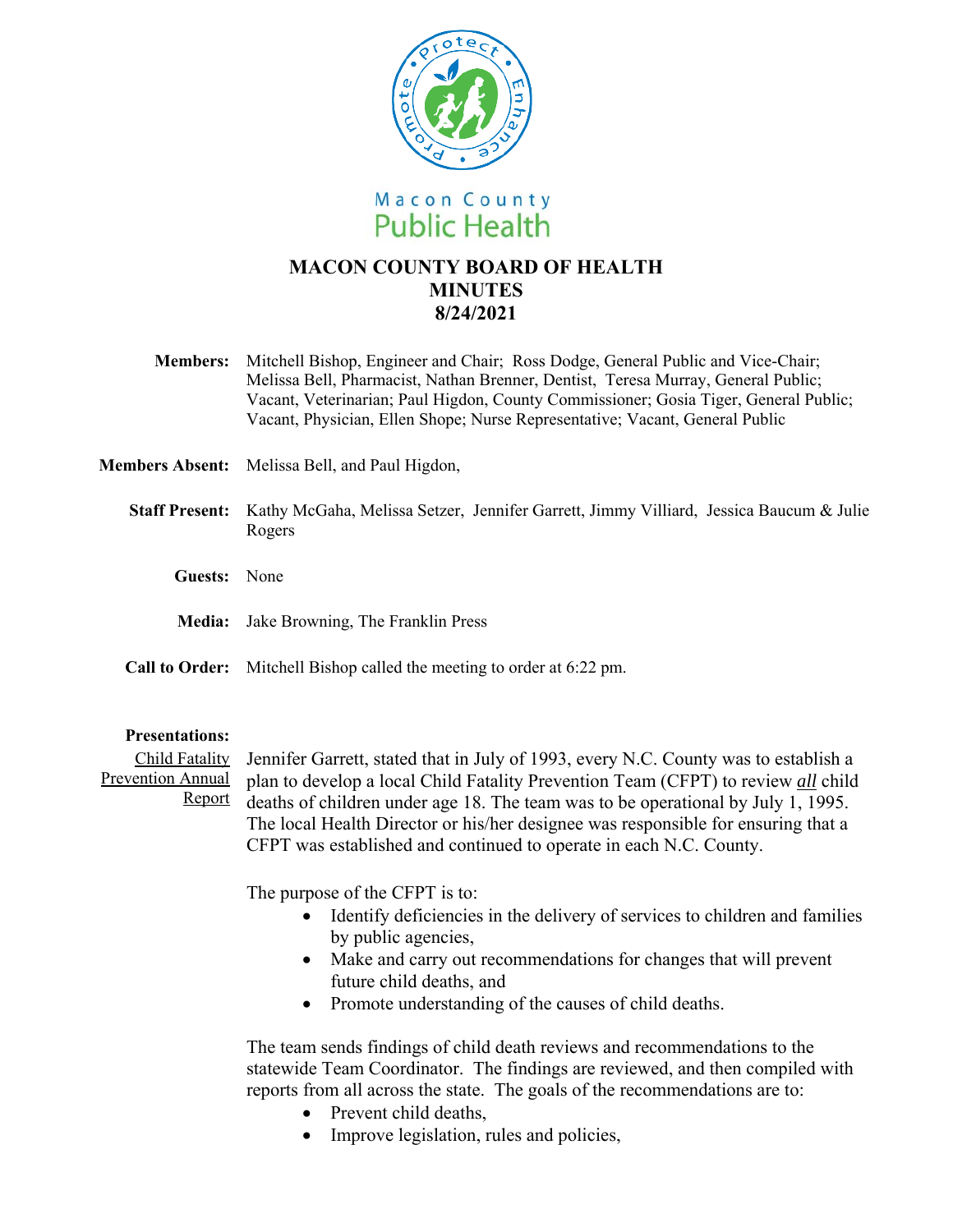- Increase support for local community agencies serving children and families,
- Increase public and professional knowledge of the needs within the community and state.
- District court
- County medical examiner
- Local day care
- Parents

# Case Review Process:

To assess the opportunities for preventing child deaths in Macon County, the team requires detailed information from agencies that provided services to each decedent's family. G.S. 143-578 authorizes access to all medical records, hospital records and records maintained by the state, any county, or any local agency as necessary to review each child's death. The team follows strict confidentiality guidelines and preserves each family's right to privacy. The review process takes place approximately one year after the date of death.

## Statistical Information:

We are currently in the 2020 review year and there have been two deaths to review to date. The fourth quarter report should be coming to us in Oct. 2021. \* Due to Covid 19 we did have one 2019 death that was added to the 2020 review year due to inability to meet. We have been meeting virtually due to the Covid 19 pandemic.

### Analysis and Recommendations:

There were recommendations made based on the reviews. The deaths that occurred were addressed in an appropriate manner. The majority of the deaths were from non-preventable causes; however, there were some that we made recommendations for possible prevention.

### Actions Taken/Conclusions:

- The team continues to keep the Safe Surrender Law as a primary topic of conversation. We are sensitive to the need to keep the topic out in the public whenever possible and publicize the number to call for information locally **-**  349-2279.
- Community Partners: Due to the Covid 19 pandemic, child fatality prevention events were put on hold.
- Legislative funds were spent by collaborating with OB Care Manager to purchase car seats and Pack and Plays. Parents who completed eight face-toface visits with the Care Manager could choose either one of these items. Fire Dept or Law Enforcement officers, who were certified car seat checkers, checked the car sears once installed as part of the requirement of receiving the car seat. Pack and Play recipients received Safe Sleep education prior to receiving the Pack and Play.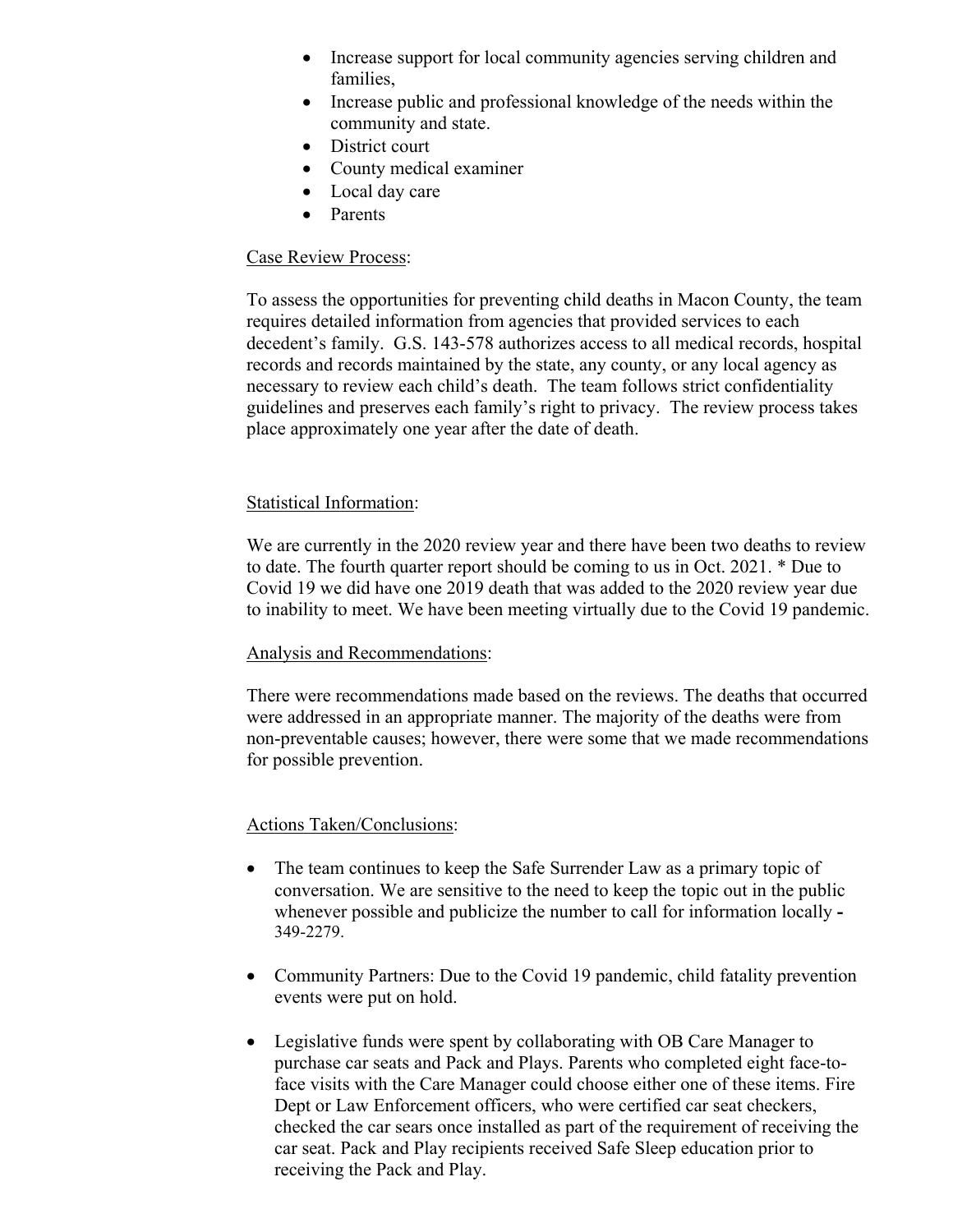- The CC4C Care manager is certified car seat safety.
- Child Fatality ranked child death trends for training. Based on feedback and options offered the ranking was as follows:
	- 1. Suicide prevention
	- 2. Safe Sleep
	- 3. Prematurity and perinatal issues
	- 4. Motor Vehicle safety
	- 5. Supervision of children
	- 6. Identifying system problems and recommendation
	- 7. Child death scene investigations
	- 8. Operations of the Medical Examiner's Office
	- 9. Effective team building

#### **Welcome/Intro:**

Mrs. McGaha announced that there have been several departures. Kyle Jennings and Justin Mintz from Environmental Health, and Harold Faircloth from Environmental Health will be retiring at the end of the month. Mrs. McGaha introduced new staff members; Jacob Elliott and Katelynn Roper to Environmental Health and Kaitlyn Ball to Clerical.

Recognitions; Mrs. McGaha along with MCPH staff congratulated Gosia Tiger and Julie Rogers on their graduation. Julie Rogers was presented a plaque for her dedication to the department.

#### **Public Comment:**

Tracey Dogan joined the meeting via Zoom in regards to the Macon County Animal Ordinance. Ms. Dogan spoke of a conversation that she has had with an attorney that has reviewed the NC laws regarding Animal Control. She also spoke about injunctions to remove animals, shelter hours and read a portion of a statement from Jon Baus. Statement from Jon Baus. "In the case of Sec. 90-8(5)(i), whenever an animal control officers observes or gets a report of animal cruelty, he s duty bound to investigate it. The ordinance makes no distinction concerning how the animal control officer might get the report, whether or not the report was reported anonymously. The officer might even here about the animal cruelty second or third hand, if the report is deemed to be credible, then the officer will investigate. There is no obvious legislative purpose to impose and identify requirement that is specifically contained in the ordinance. In fact, it is actually in the publics best interest to allow anonymous reports of animal cruelty. This is encourage so the public will report more incidents and not to be afraid of any retaliation by the person that has allegedly committed the act against the animals.

**Agenda Approval:** Nathan Brenner made a motion to approve the agenda. Teresa Murray seconded the motion. Motion passed unanimously.

**Approval of Previous**  Ellen Shope made a motion to accept the minutes. Nathan Brenner seconded the motion. **Meeting Minutes:**  The motion passed unanimously.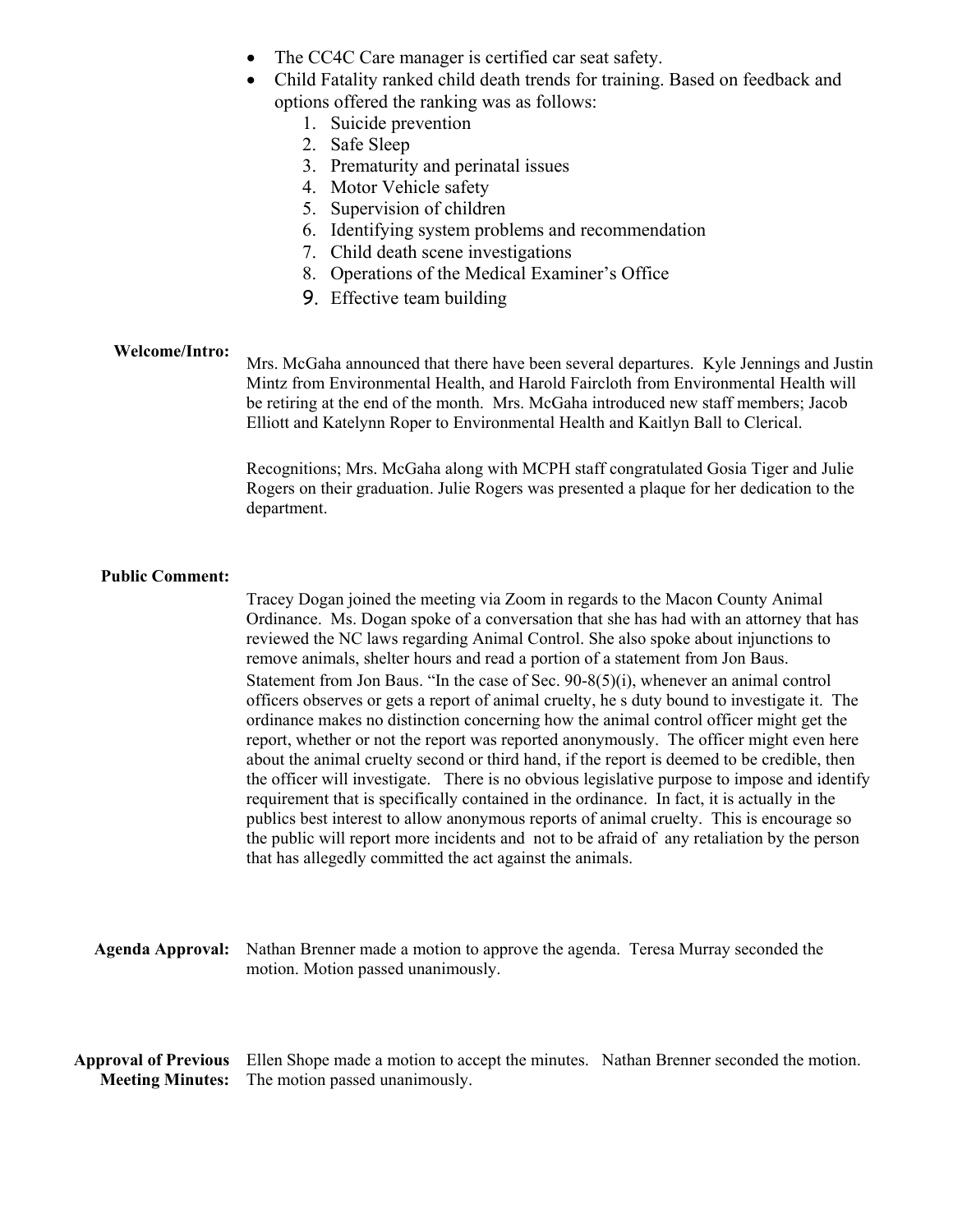# **Old Business:**

**Ordinance** 

- Animal Control Jimmy Villiard presented findings from the Animal Control Ordinance Committee.
	- Macon County Animal Ordinance is a Board of Commissioners approved ordinance and was last update on October 13, 2015.
	- Animal Control Ordinances from the Far Western North Carolina counties were reviewed.
	- Eric Ridenour, Macon County Attorney was consulted regarding anonymous complaints and penalties.
	- Lori Carpenter, Director, Macon County Finance Department was contacted concerning debt set off.
	- Macon County Veterinarians were emailed for possible suggestion for additions or changes to ordinance. There was little response from those emails.
	- Findings
		- o "With regard to civil fines and penalties, Civil fines is all the authority that the State has afforded local governments and civil fines require another civil action to enforce. In general, anybody who repeatedly violates is aware that there are simply no teeth to the imposition of a civil fine, whether it is a local government parking ticket or a violation of animal control ordinances. "
		- o "Macon County participates in the debt set-off program. -The debt set-off program allows the County to attach state income tax returns to satisfy debts of \$50 or more owed by a person. Debt set-off can be used to collect taxes or assessments for fees or fines or ANY obligation owed to a local government and is additional to all other collection remedies available to a local government. This includes animal violations."
		- o "Last, you referenced Buncombe County's ordinance. I have reviewed Buncombe County's ordinance and while I have no legal issues with Macon County adopting a similar model of levels for enforcement, I don't have any real belief that amending the existing ordinance will result in any greater compliance-- people who ignore local ordinances and payment of fines are going to ignore them whether they have various levels of compliance or not. "
		- o "A criminal warrant is the biggest deterrent. Even if a conviction does not result, the fear of criminal charges, the cost and time to defend, and the penalties and fines that the State can impose, results in a much bigger deterrent than the threat or imposition of civil fines. Also, it is not uncommon for plea deals to be made wherein if the defendant comes into compliance on a non-abuse case, the charges can be dropped. Generally, on animal abuse cases, the District Attorney's office will have a stronger opinion on whether to prosecute or dismiss."
		- o Our current policy of not taking anonymous complaints is perfectly fine, and he does not know of any legal reasons that our current policy needs to change.
		- o Complainant information is safeguarded while the investigation is ongoing, but is subject to the Freedom of Information Act when the investigation is completed.
		- o "…my presumption is that you could probably keep the name of person making the complaint private until after the investigation. For example, when police are investigation a crime, the incident report and statements of witnesses are not public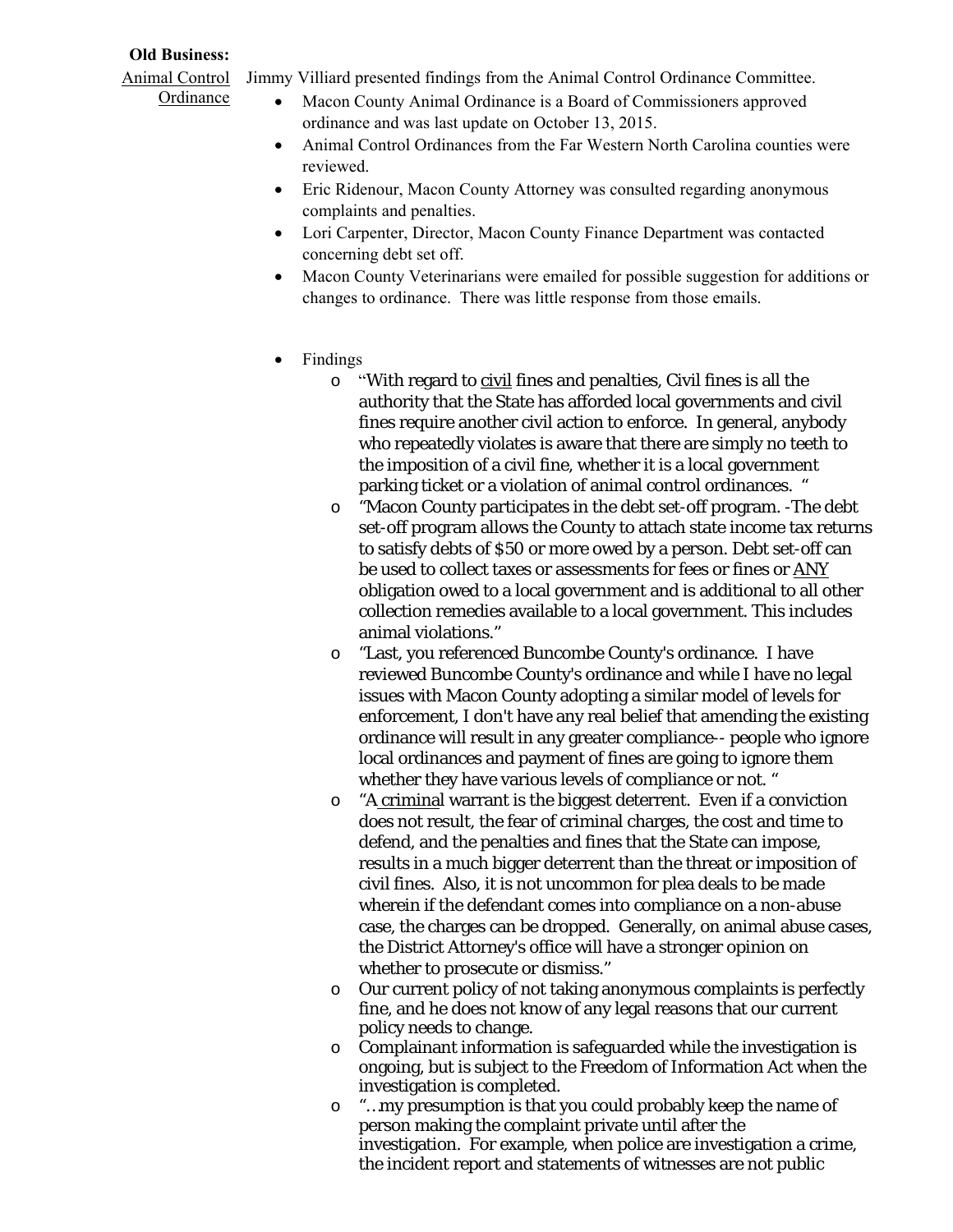record during the investigation. If you or your officers have the ability/authority to investigate crimes and file criminal charges, then the same reasoning about the names of the witness not being public record until after the investigation is over would apply."

- o The case is more likely to be pursued when there are credible witness willing to stand behind the report and, if necessary, testify in court.
- Lori Carpenter/June Cassada
	- o Solid Waste uses DataMax and small claims court to recover delinquent accounts

Proposed Recommendations to BOH

- A multilevel citation system similar to Buncombe County be proposed to BOC.
	- o Citations are based on severity of infraction and repeat offenses
	- o A financial ceiling be established for citations, and then if not paid within 90 days, they are turned over to debt set-off company. Suggest that the same company that is used by Solid Waste.
	- o The main goal is not collection of money but correction of the problem.
- Current policy on anonymous complaints remain in place.
	- o Freedom of Information Act
	- o Complaints are confidential during investigation process
	- o Legitimate sounding welfare complaints are looked into by ACO "Drive By's"
	- o Anonymous complaints are less likely to be pursued by DA
	- o Anonymous complaints are often the result of neighbor disputes on other issues.
- Stricture County Standards for Food, Water and Shelter requirements for domestic animals
- Reduce stray animal hold time to State standard of 72 hours.
	- o Increase adoption rate
	- o Decrease shelter crowding
	- o Less stress on shelter animals and staff
- Propose suspending adoption privilege for Owner Surrender clients for 6 months.
	- o Slow down revolving door clients
- Propose charge for Owner Surrenders
	- o No charge on first time
	- o Proposed increasing charge for second time and subsequent times.
	- o Address people who constantly get animals and then get rid of them when they are no longer convenient.
- Adopt a local leash ordinance
	- o The state laws are far from comprehensive, many cities and counties have enacted local leash laws. Without a local leash ordinance, animal control officers have limited authority to pick up stray animals. They generally must rely on their rabies enforcement authority to pick up those stray cats or dogs that do not have vaccination tags. A few examples of local ordinances follow.
	- o Any dog or cat that is not confined as provided in this article, and not under the actual physical control or restraint of its owner, leaseholder or keeper, shall be presumed to be running at large. Any animal control officer shall impound such animal at the animal shelter. It shall be a violation of this article for any dog or cat running at large away from owner's or keeper's property to bite any person so as to break such person's skin. A first offense shall subject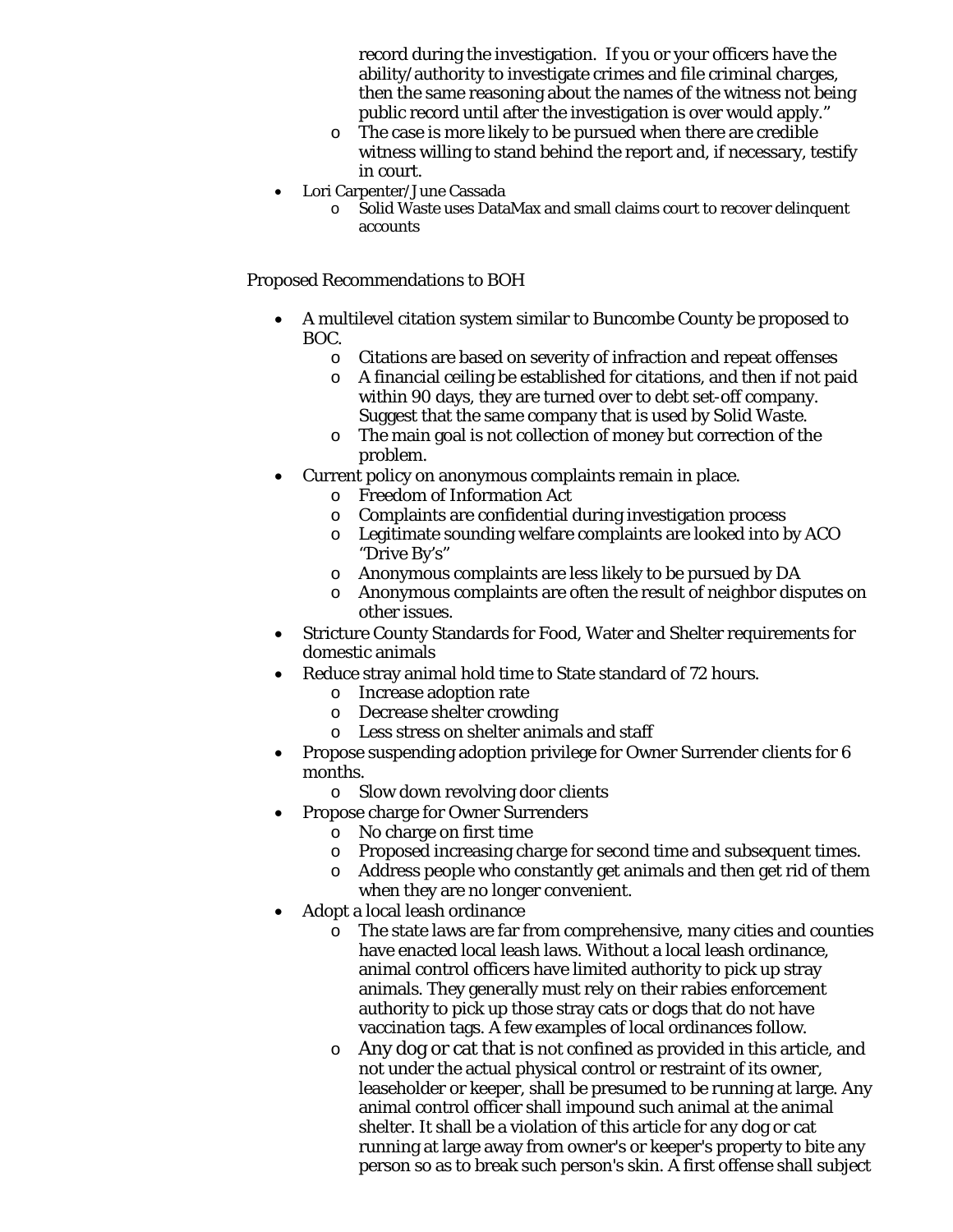such owner or keeper to a civil penalty of \$250.00. A second offense shall subject such owner or keeper to a civil penalty of \$500.00. A third offense shall subject such owner or keeper to a civil penalty of \$1,000.00. (City of Fayetteville, § 6-77) It shall be unlawful for any owner to permit any animal belonging to him to run at large upon the streets of the city. (City of Winston-Salem, §6-2)

- o It shall be unlawful for any person owning, keeping, possessing or maintaining a dog in this county to intentionally or negligently allow the dog to run at large.
	- If an animal control officer receives a first-time at large complaint and the officer does not personally observe the dog at large, the officer shall investigate the complaint. Upon finding probable cause to believe the dog was at large he shall issue a first civil penalty in accordance with section 4- 9.
	- If an animal control officer personally observes a dog at large animal control may seize and impound the animal and shall issue the appropriate civil penalty in accordance with section 4-9.
	- Nothing in this article shall prevent a private citizen from bringing an action against the owner of an animal, which has caused injury to the private citizen or his property, for damages or any other loss resulting from an animal being at large. (Durham County, § 4-86 to -87).
	- Cities have specific statutory authority to enact local leash ordinances but counties must rely on their general ordinance making power.

Note: If the citation enforcement proposed is not adopted, enforcement of current or proposed changes will remain difficult to enforce.

Mr. Bishop asked if the multi-level citation would it be an assessment to the property tax. Mr. Villiard stated that it wasn't about the money, it was about solving the problem. Mr. Bishop asked about Animal Control officers doing a drive by on a complaint. Mr. Villiard stated that he will send an officer to do a drive by to see if there is a valid complaint. Mr. Villiard went on to explain that a lot of complaints come from a neighbor getting upset with another neighbor.

Mr. Bishop stated that he would like the board to have more information before the proposed changes are taken to the county commissioners, including for clarification on the proposed leash ordinance. Before they could vote to including the leash ordinance in the revisions they would need more input and clarification for the leash ordinance, hunting dogs and fees. Mr. Bishop asked each board members to speak about the proposed ordinance changes. All board members agreed that they would need more clarification before moving forward. Several board members were concerned with the leash law, due to most of Macon County being a rural area, where many owners let their dogs run lose. By the next meeting the committee should have a final draft of the proposed revisions for the Board of Health to vote. If the board approves the revisions it will then move onto the County Commissioners. Once the Board of Health presents the recommendations to the County Commissioners they would then come up with their questions and have a public forum.

COVID-19 Update Kathy McGaha, Julie Rogers, Jennifer Garrett, and Jimmy Villiard gave an update on the COVID-19 pandemic within the county. Julie Rogers stated that within the school system there are 117 students out on quarantine, 28 of those are positive and 89 are quarantined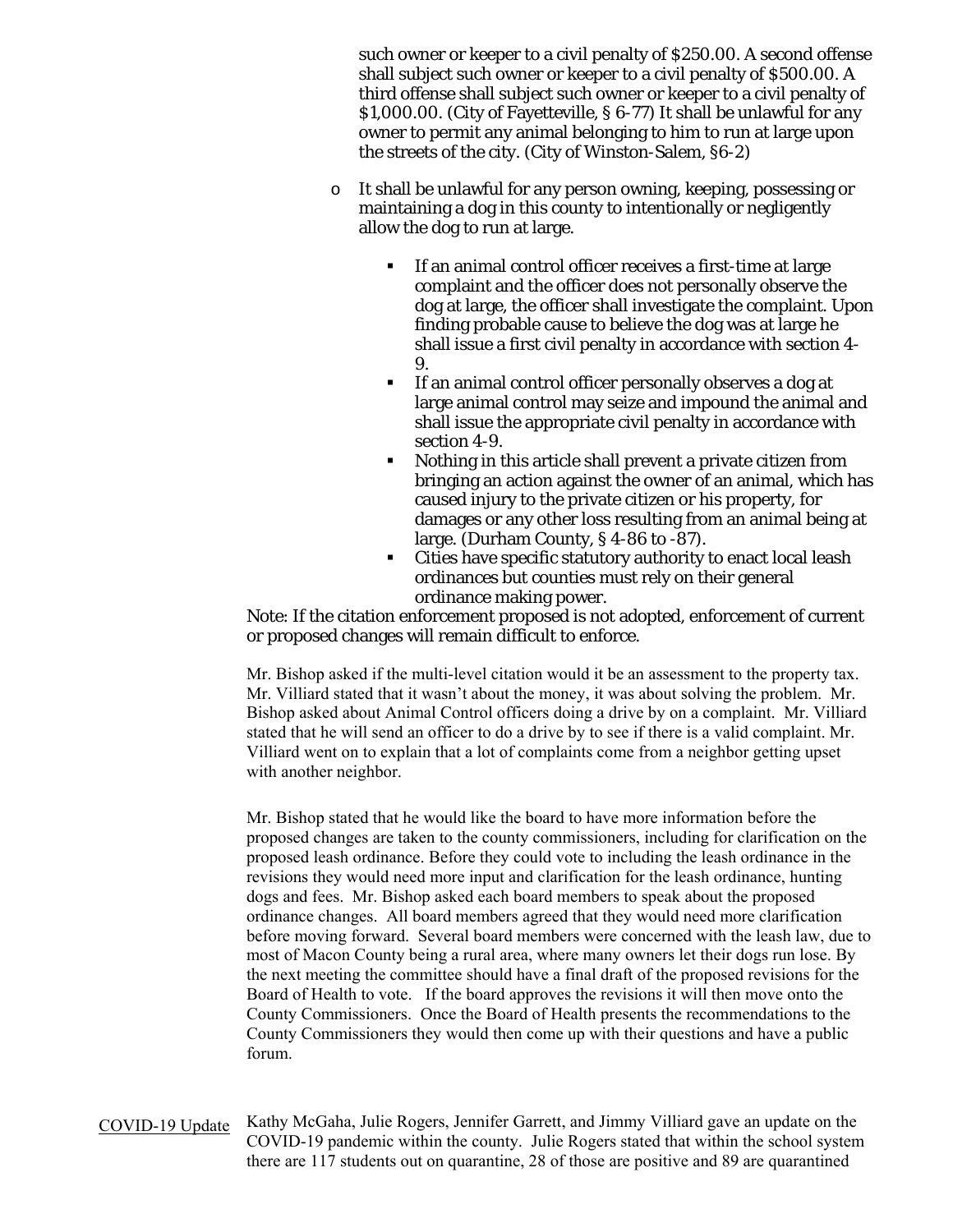due to exposure. Students wearing masks in the schools has helped to keep a lot of children in the classrooms, without those masks more children would have been quarantined. She stated that right now it is in the best of the schools to keep children in masks. Mrs. McGaha stated MCPH will continue to meet with the school system and work with them on a daily basis. Ellen Shope asked if there was any testing being done by the schools or are they all done by the Health Department. Mrs. McGaha stated that the school system has a contract with a company to screen test, but Julie has not been given information by the schools to utilize the  $3<sup>rd</sup>$  party testing.

Jennifer Garrett stated that this Thursday, MCPH will start giving the immunocompromised individual their booster shot. This is only for a specific group of people. There is a 28-day waiting period after the  $2<sup>nd</sup>$  shot before an immunocompromised person can receive the booster. As of right now there is no booster available for the J&J vaccine. When individuals call to make an appointment they will have to attest to which vaccine they received initially. Due to the availability of the vaccine staff has had to drive to Hickory to pick up vaccine for the department. If they are able to get enough vaccine, regular boosters will start around the first of October. The regular boosters will be given 8 months after the  $2<sup>nd</sup>$  vaccine was given. The information received so far, the nursing homes/assisted living will be contracting out through their parent company for the boosters.

Mr. Villiard stated that as of last night there was total 3812 cases, with 233 of them being active cases. They are averaging 20 new cases a day. Mrs. McGaha stated that the National Guard has been extended until December, and CCTO is still here and they still have temporary help in the call center.

## Environmental Health Permit Update

Kathy McGaha, Health Director gave an update on Environmental Health. As it was announced at the beginning of the meeting Environmental Health has had departures this last month. As of this meeting they are approximately 7 weeks out for septic permits. One of the biggest challenge is finding staff due to the salary not being competitive with other counties. Another challenge is that if someone leaves another county to come here they lose their ability to have insurance when they retire. This is why ones that were grandfathered in through other counties will not come to Macon County.

#### **New Business:**

#### Flu Season Plan

Jennifer Garrett, Director of Nursing presented the 2021-2022 Flu Season Plan. Due to COVID-19 all flu shots will once again be given through the drive through. All flu shots will be given at the Health Department through the drive through with the exception of two off site clinics. This has been found to be very efficient and convenient for the public. Due to giving COVID  $1<sup>st</sup>$  and  $2<sup>nd</sup>$  shots, booster shots and flu shots at the same time, clinics will each run a half day. COVID shots will be given in the mornings and flu shots in the afternoon. Appointments will continue for the COVID vaccine, but there will be no appointment required for the flu shot. Notice will go out to the public when the high dose flu shots are available. The only two clinics that will be held offsite will be the Senior Services Center and MCH. Flu shots will begin as soon as the vaccine is received.

Nathan Brenner made the Motion to go into closed session. Teresa Murray seconded that motion. Motion to adjourn passed unanimously.

Closed Session – No action was taken during this closed session.

Nathan Brenner made the Motion to come out of closed session. Teresa Murray seconded that motion. Motion to adjourn passed unanimously at 8:20 p.m.